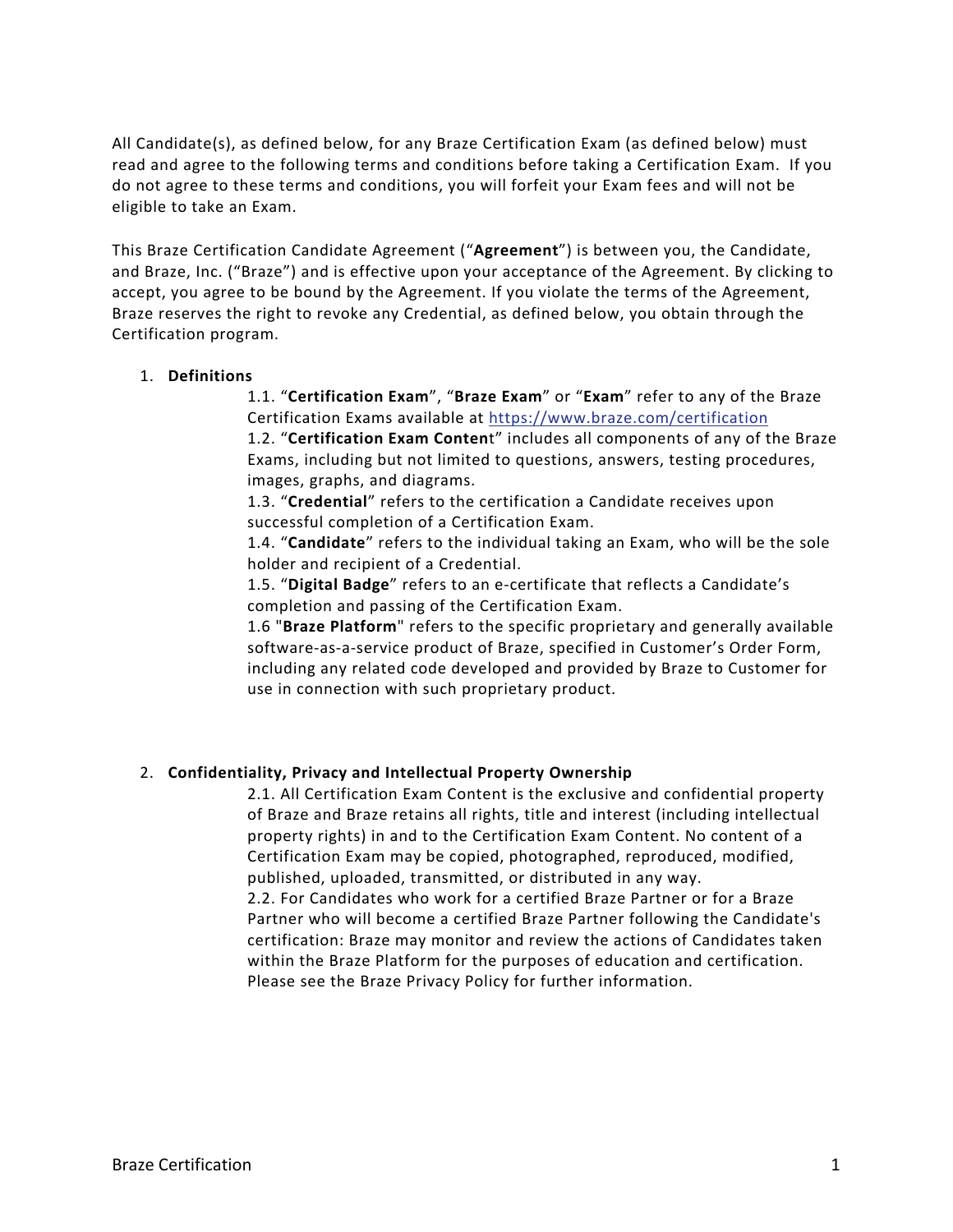# 3. **Candidate Conduct**

A Candidate for a Certification Exam agrees not to take any action that could compromise the confidentiality of any Braze Exam, Exam process, or Exam answers. Prohibited actions include, but are not limited to:

3.1. Distributing actual or purported Certification Exam Content or substantive descriptions of Certification Exam Content, by any verbal or written means, including but not limited to Internet web postings, formal or informal test preparation, discussion groups, paper copies, chat rooms, forums, or social networking sites.

3.2. Seeking and/or obtaining unauthorized access to Certification Exam Content, including through the Internet or in person.

3.3. Providing incomplete or falsified information or documentation during registration. 3.4. Except when expressly authorized by Braze, possession or use of any prohibited materials or equipment, including but not limited to, cellular phones, laptop computer, hand-held computers/devices, books, notes, paper, writing materials, and any device that may be used to record data or capture images or such prohibited materials or equipment as may be intimated to the Candidate in advance.

3.5. Altering or misrepresenting your status as a credentialed individual within the Braze program to any individual or entity.

3.6. Allowing, hiring or soliciting others to take an Exam on your behalf.

3.7. Committing any other act or omission that would bring disrepute on Braze or the Braze program.

## 4. **Digital Badges**

4.1. A successful Candidate for a Certification Exam will be issued a Digital Badge on the Acclaim platform (as operated by Credly) to access their Credentials.

4.2. By use of the Digital Badge, Candidates consent to Braze sharing their name, email address, any earned Credentials, and any pertinent information with Credly, which operates the Acclaim platform.

4.3. The Digital Badge can be used in the following approved methods:

- 5.3.1. Within Candidate's email signature.
- 5.3.2. Featured on Candidate's social media account (LinkedIn, Facebook, Twitter, Google, etc.).
- 5.3.3. Within Candidate's contact information in a digital presentation or document (PowerPoint, PDF, etc.).

4.4 The Candidate, may NOT do any of the following to their Braze Digital Badge:

- 4.4.1. Modify the text on the Digital Badge.
- 4.4.2. Modify the code embedded in the Digital Badge.
- 4.4.3. Cause the Digital Badge to link to another web address.
- § 4.4.4. Continue to post the Digital Badge after their certification status has expired.
- § 4.4.5. Continue to post the Digital Badge after the certification has expired.